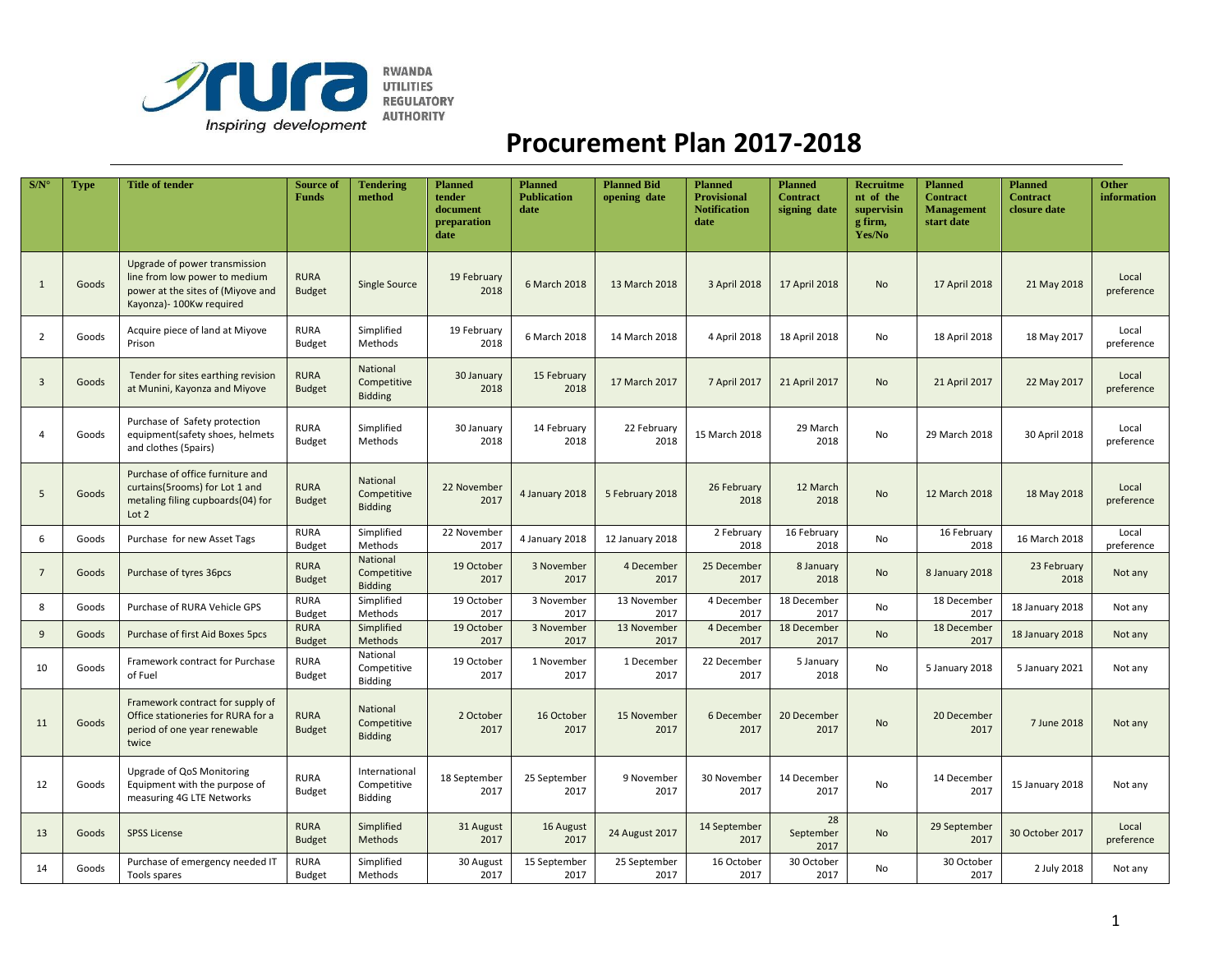| S/N | Type            | <b>Title of tender</b>                                                                                                                                                          | <b>Source of</b><br>Funds    | <b>Tendering</b><br>method                     | <b>Planned</b><br>tender<br>document<br>preparation<br>date | <b>Planned</b><br><b>Publication</b><br>date | <b>Planned Bid</b><br>opening date | <b>Planned</b><br><b>Provisional</b><br><b>Notification</b><br>date | <b>Planned</b><br><b>Contract</b><br>signing date | <b>Recruitme</b><br>nt of the<br>supervisin<br>g firm,<br>Yes/No | <b>Planned</b><br><b>Contract</b><br><b>Management</b><br>start date | <b>Planned</b><br><b>Contract</b><br>closure date | <b>Other</b><br>information |
|-----|-----------------|---------------------------------------------------------------------------------------------------------------------------------------------------------------------------------|------------------------------|------------------------------------------------|-------------------------------------------------------------|----------------------------------------------|------------------------------------|---------------------------------------------------------------------|---------------------------------------------------|------------------------------------------------------------------|----------------------------------------------------------------------|---------------------------------------------------|-----------------------------|
| 15  | Goods           | <b>Acquisition of Communication</b><br>Equipment                                                                                                                                | <b>RURA</b><br><b>Budget</b> | National<br>Competitive<br><b>Bidding</b>      | 14 August<br>2017                                           | 29 August<br>2017                            | 28 September<br>2017               | 19 October<br>2017                                                  | 2 November<br>2017                                | <b>No</b>                                                        | 2 November<br>2017                                                   | 27 December<br>2017                               | Local<br>preference         |
| 16  | Goods           | Acquisition of IT Equipment                                                                                                                                                     | <b>RURA</b><br><b>Budget</b> | National<br>Competitive<br><b>Bidding</b>      | 14 August<br>2017                                           | 29 August<br>2017                            | 28 September<br>2017               | 19 October<br>2017                                                  | 2 November<br>2017                                | No                                                               | 2 November<br>2017                                                   | 27 December<br>2017                               | Not any                     |
| 17  | Goods           | Purchase and Installation of A/C<br>and New Camera lens with 70-<br>200mm                                                                                                       | <b>RURA</b><br><b>Budget</b> | National<br>Competitive<br><b>Bidding</b>      | 14 August<br>2017                                           | 29 August<br>2017                            | 28 September<br>2017               | 19 October<br>2017                                                  | 2 November<br>2017                                | <b>No</b>                                                        | 2 November<br>2017                                                   | 27 December<br>2017                               | Local<br>preference         |
| 18  | Goods           | Framework contract for supply of<br>coffee, sugar, tea bags and plastic<br>cups for a period of one year<br>renewable twice.                                                    | <b>RURA</b><br><b>Budget</b> | National<br>Competitive<br>Bidding             | 10 August<br>2017                                           | 14 August<br>2017                            | 13 September<br>2017               | 4 October<br>2017                                                   | 18 October<br>2017                                | No                                                               | 18 October<br>2017                                                   | 19 October 2020                                   | Not any                     |
| 19  | Goods           | Framework contract for car wash<br>of RURA's vehicles for period of<br>one year renewable twice                                                                                 | <b>RURA</b><br><b>Budget</b> | Simplified<br>Methods                          | 10 August<br>2017                                           | 14 August<br>2017                            | 22 August 2017                     | 12 September<br>2017                                                | 26<br>September<br>2017                           | No                                                               | 26 September<br>2017                                                 | 25 September<br>2020                              | Not any                     |
| 20  | Goods           | Acquisition of 80 paper boxes                                                                                                                                                   | <b>RURA</b><br><b>Budget</b> | <b>Request For</b><br>Quotation                | 7 August 2017                                               | 10 August<br>2017                            | 13 August 2017                     | 3 September<br>2017                                                 | 18<br>September<br>2017                           | No                                                               | 18 September<br>2017                                                 | 25 September<br>2017                              | Local<br>preference         |
| 21  | Goods           | Purchase of roll up blinds for<br>Board room                                                                                                                                    | <b>RURA</b><br><b>Budget</b> | <b>Request For</b><br>Quotation                | 7 August 2017                                               | 9 August 2017                                | 12 August 2017                     | 2 September<br>2017                                                 | 18<br>September<br>2017                           | No                                                               | 20 September<br>2017                                                 | 25 September<br>2017                              | Local<br>preference         |
| 22  | Services        | Hiring a consultant to design<br><b>CSPro Computer Assisted</b><br>Personal Interview Template,<br>uploading the questionnaires on<br>tablets, and maintenance of the<br>system | <b>RURA</b><br><b>Budget</b> | <b>Quality Cost</b><br>Based<br>Selection      | 14 March 2018                                               | 29 March 2018                                | 30 April 2018                      | 21 May 2018                                                         | 4 June 2018                                       |                                                                  | 4 June 2018                                                          | 9 July 2018                                       | Not any                     |
| 23  | <b>Services</b> | Acquisition of the advanced<br><b>ARCGIS software</b>                                                                                                                           | <b>RURA</b><br><b>Budget</b> | National<br>Competitive<br><b>Bidding</b>      | 13 March 2018                                               | 28 March 2018                                | 27 April 2018                      | 18 May 2018                                                         | 1 June 2018                                       |                                                                  | 1 June 2018                                                          | 5 July 2018                                       | Not any                     |
| 24  | Services        | Framework contract for Annual<br>subscription to International<br>Journals and Magazines                                                                                        | <b>UAF</b>                   | Single Source                                  | 13 March 2018                                               | 28 March 2018                                | 4 April 2018                       | 25 April 2018                                                       | 9 May 2018                                        |                                                                  | 9 May 2018                                                           | 10 May 2021                                       | Not any                     |
| 25  | <b>Services</b> | Acquisition of international<br>standards from RSB                                                                                                                              | <b>UAF</b>                   | Single Source                                  | 13 March 2018                                               | 28 March 2018                                | 4 April 2018                       | 25 April 2018                                                       | 9 May 2018                                        |                                                                  | 9 May 2018                                                           | 10 May 2021                                       | Not any                     |
| 26  | Services        | Framework contract for<br>Maintenance of SMMS<br>equipment                                                                                                                      | <b>RURA</b><br><b>Budget</b> | Single Source                                  | 19 February<br>2018                                         | 6 March 2018                                 | 13 March 2018                      | 3 April 2018                                                        | 17 April 2018                                     | No                                                               | 17 April 2018                                                        | 16 April 2021                                     | Not any                     |
| 27  | Services        | Hiring consulting firm for<br><b>Cybersecurity Audit of mobile</b><br>money systems and related<br>regulations drafting                                                         | <b>UAF</b>                   | International<br>Competitive<br><b>Bidding</b> | 19 February<br>2018                                         | 6 March 2018                                 | 20 April 2018                      | 11 May 2018                                                         | 25 May 2018                                       |                                                                  | 25 May 2018                                                          | 25 June 2018                                      | Not any                     |
| 28  | Services        | Tender to update internal audit<br>manuals                                                                                                                                      | <b>RURA</b><br><b>Budget</b> | <b>Quality Cost</b><br>Based<br>Selection      | 19 February<br>2018                                         | 6 March 2018                                 | 5 April 2018                       | 26 April 2018                                                       | 10 May 2018                                       | No                                                               | 10 May 2018                                                          | 1 June 2018                                       | Local<br>preference         |
| 29  | Services        | Provide SMMS VPN connectivity<br>to all RURA sites                                                                                                                              | <b>RURA</b><br><b>Budget</b> | National<br>Competitive<br><b>Bidding</b>      | 30 January<br>2018                                          | 14 February<br>2018                          | 16 March 2018                      | 6 April 2018                                                        | 20 April 2018                                     | No                                                               | 20 April 2018                                                        | 31 May 2018                                       | Local<br>preference         |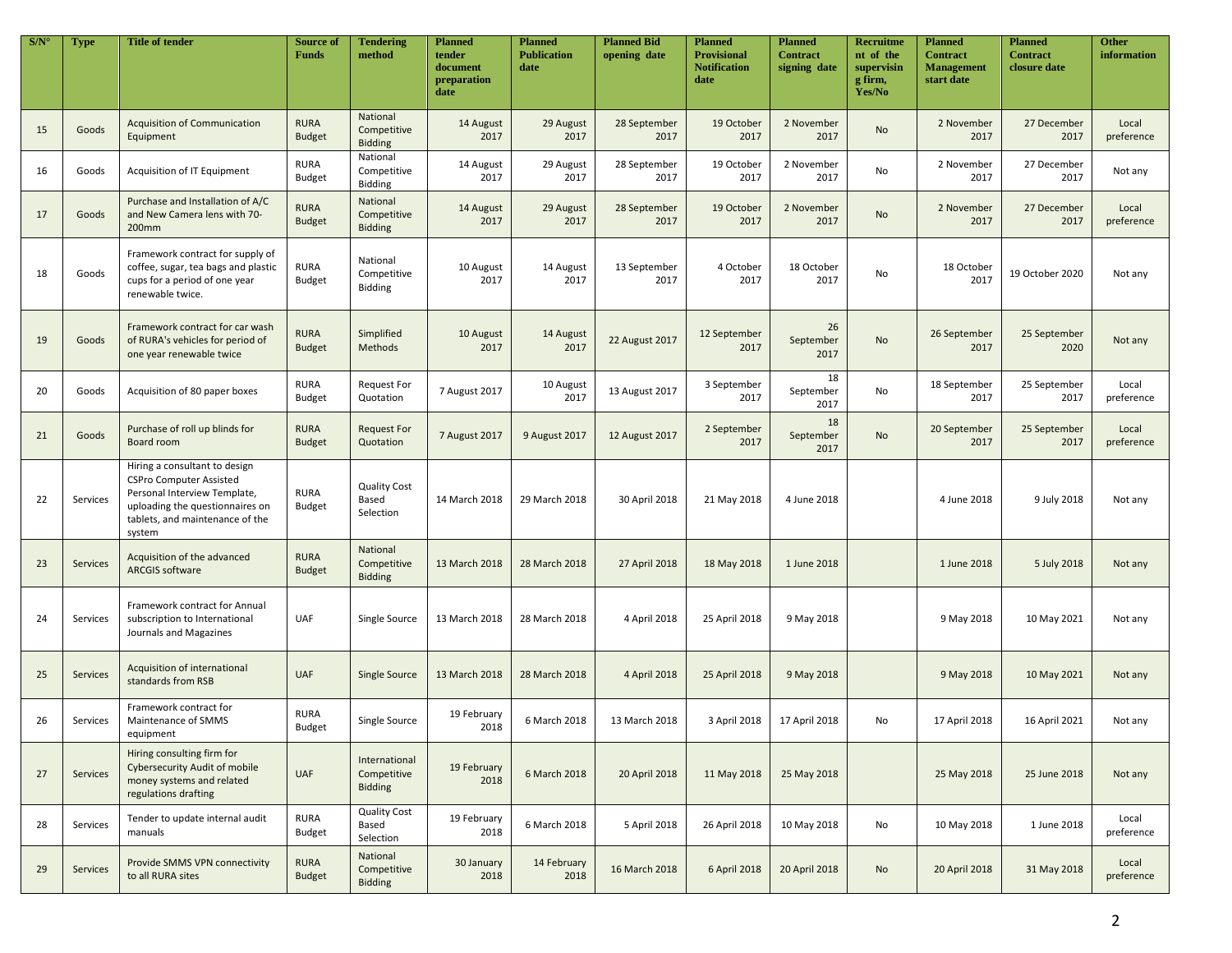| S/N | <b>Type</b>     | <b>Title of tender</b>                                                                                                                  | <b>Source of</b><br><b>Funds</b> | <b>Tendering</b><br>method                | <b>Planned</b><br>tender<br>document<br>preparation<br>date | <b>Planned</b><br><b>Publication</b><br>date | <b>Planned Bid</b><br>opening date | <b>Planned</b><br><b>Provisional</b><br><b>Notification</b><br>date | <b>Planned</b><br><b>Contract</b><br>signing date | Recruitme<br>nt of the<br>supervisin<br>g firm,<br>Yes/No | <b>Planned</b><br><b>Contract</b><br><b>Management</b><br>start date | <b>Planned</b><br><b>Contract</b><br><b>closure date</b> | <b>Other</b><br>information |
|-----|-----------------|-----------------------------------------------------------------------------------------------------------------------------------------|----------------------------------|-------------------------------------------|-------------------------------------------------------------|----------------------------------------------|------------------------------------|---------------------------------------------------------------------|---------------------------------------------------|-----------------------------------------------------------|----------------------------------------------------------------------|----------------------------------------------------------|-----------------------------|
| 30  | Services        | Framework contract for hiring a<br>local Media company for<br>producing the Regulator<br>Magazine                                       | <b>RURA</b><br><b>Budget</b>     | <b>Quality Cost</b><br>Based<br>Selection | 11 January<br>2018                                          | 26 January<br>2018                           | 26 February<br>2018                | 19 March 2018                                                       | 2 April 2018                                      | No                                                        | 2 April 2018                                                         | 2 April 2021                                             | Not any                     |
| 31  | <b>Services</b> | Hiring a company for SMMS sites<br>fences and sites shelters<br>renovation                                                              | <b>RURA</b><br><b>Budget</b>     | Simplified<br>Methods                     | 11 January<br>2018                                          | 26 January<br>2018                           | 5 February 2018                    | 26 February<br>2018                                                 | 12 March<br>2018                                  | No                                                        | 12 March 2018                                                        | 12 May 2017                                              | Local<br>preference         |
| 32  | Services        | Framework contract for<br>acquisition of insurance of RURA<br><b>Building</b>                                                           | <b>RURA</b><br><b>Budget</b>     | National<br>Competitive<br>Bidding        | 22 November<br>2017                                         | 4 January 2018                               | 5 February 2018                    | 26 February<br>2018                                                 | 12 March<br>2018                                  | No                                                        | 12 March 2018                                                        | 12 March 2021                                            | Local<br>preference         |
| 33  | Services        | Hiring a consultancy to review<br><b>RURA</b> remuneration policy                                                                       | <b>RURA</b><br><b>Budget</b>     | National<br>Competitive<br><b>Bidding</b> | 22 November<br>2017                                         | 4 January 2018                               | 5 February 2018                    | 26 February<br>2018                                                 | 12 March<br>2018                                  | No                                                        | 12 March 2018                                                        | 16 April 2018                                            | Local<br>preference         |
| 34  | Services        | Implemented RURA Data<br>Warehouse                                                                                                      | <b>RURA</b><br><b>Budget</b>     | <b>Quality Cost</b><br>Based<br>Selection | 15 November<br>2017                                         | 30 November<br>2017                          | 4 January 2018                     | 25 January<br>2018                                                  | 8 February<br>2018                                | No                                                        | 8 February<br>2018                                                   | 1 June 2018                                              | Not any                     |
| 35  | Services        | Framework contract for<br>Maintenance Of Offices Furniture<br>and Building                                                              | <b>RURA</b><br><b>Budget</b>     | National<br>Competitive<br><b>Bidding</b> | 7 November<br>2017                                          | 22 November<br>2017                          | 22 December<br>2017                | 12 January<br>2018                                                  | 26 January<br>2018                                | No                                                        | 26 January<br>2018                                                   | 26 January 2021                                          | Local<br>preference         |
| 36  | Services        | Hiring external auditor                                                                                                                 | <b>RURA</b><br><b>Budget</b>     | National<br>Competitive<br>Bidding        | 7 November<br>2017                                          | 22 November<br>2017                          | 22 December<br>2017                | 12 January<br>2018                                                  | 26 January<br>2018                                | No                                                        | 26 January<br>2018                                                   | 30 March 2018                                            | Local<br>preference         |
| 37  | Services        | Framework contract for<br>Maintenance of Fire Extinguisher<br>for a period of one year<br>renewable twice                               | <b>RURA</b><br><b>Budget</b>     | National<br>Competitive<br><b>Bidding</b> | 7 November<br>2017                                          | 22 November<br>2017                          | 22 December<br>2017                | 12 January<br>2018                                                  | 26 January<br>2018                                | No                                                        | 26 January<br>2018                                                   | <b>26 January 2021</b>                                   | Not any                     |
| 38  | Services        | Hiring a consultant firm to<br>UPDATE CURRENT CUSTOMIZED<br><b>SAP PROCESSES</b>                                                        | <b>RURA</b><br><b>Budget</b>     | Simplified<br>Methods                     | 7 November<br>2017                                          | 22 November<br>2017                          | 30 November<br>2017                | 21 December<br>2017                                                 | 4 January<br>2018                                 | No                                                        | 4 January 2018                                                       | 5 February 2018                                          | Local<br>preference         |
| 39  | <b>Services</b> | Acquisition of E-tickets integrated<br>system                                                                                           | <b>RURA</b><br><b>Budget</b>     | National<br>Competitive<br><b>Bidding</b> | 2 October<br>2017                                           | 16 October<br>2017                           | 15 November<br>2017                | 6 December<br>2017                                                  | 20 December<br>2017                               | <b>No</b>                                                 | 20 December<br>2017                                                  | 6 June 2018                                              | Not any                     |
| 40  | Services        | Purchase software for allowing<br>RURA to receive online<br>application of radio-<br>communication licenses and short<br>codes          | <b>RURA</b><br><b>Budget</b>     | National<br>Competitive<br>Bidding        | 2 October<br>2017                                           | 16 October<br>2017                           | 15 November<br>2017                | 6 December<br>2017                                                  | 20 December<br>2017                               | No                                                        | 20 December<br>2017                                                  | 4 June 2018                                              | Not any                     |
| 41  | <b>Services</b> | Putting in place a call center and<br>other facilities to receive and<br>handle consumers complaints                                    | <b>RURA</b><br><b>Budget</b>     | National<br>Competitive<br><b>Bidding</b> | 2 October<br>2017                                           | 16 October<br>2017                           | 15 November<br>2017                | 6 December<br>2017                                                  | 20 December<br>2017                               | <b>No</b>                                                 | 20 December<br>2017                                                  | 28 February<br>2018                                      | Not any                     |
| 42  | Services        | Cloud services are available to<br>users and customers : Enabling<br>service delivery by optimizing and<br>configuring service enablers | <b>RURA</b><br><b>Budget</b>     | National<br>Competitive<br>Bidding        | 29 September<br>2017                                        | 13 October<br>2017                           | 13 November<br>2017                | 4 December<br>2017                                                  | 18 December<br>2017                               | No                                                        | 18 December<br>2017                                                  | 30 April 2018                                            | Not any                     |
| 43  | Services        | Purchasing subscription and<br>support licenses; installation and<br>migration of some application on<br>Linux environment              | <b>RURA</b><br><b>Budget</b>     | National<br>Competitive<br><b>Bidding</b> | 29 September<br>2017                                        | 13 October<br>2017                           | 13 November<br>2017                | 4 December<br>2017                                                  | 18 December<br>2017                               | No                                                        | 18 December<br>2017                                                  | 1 June 2018                                              | Not any                     |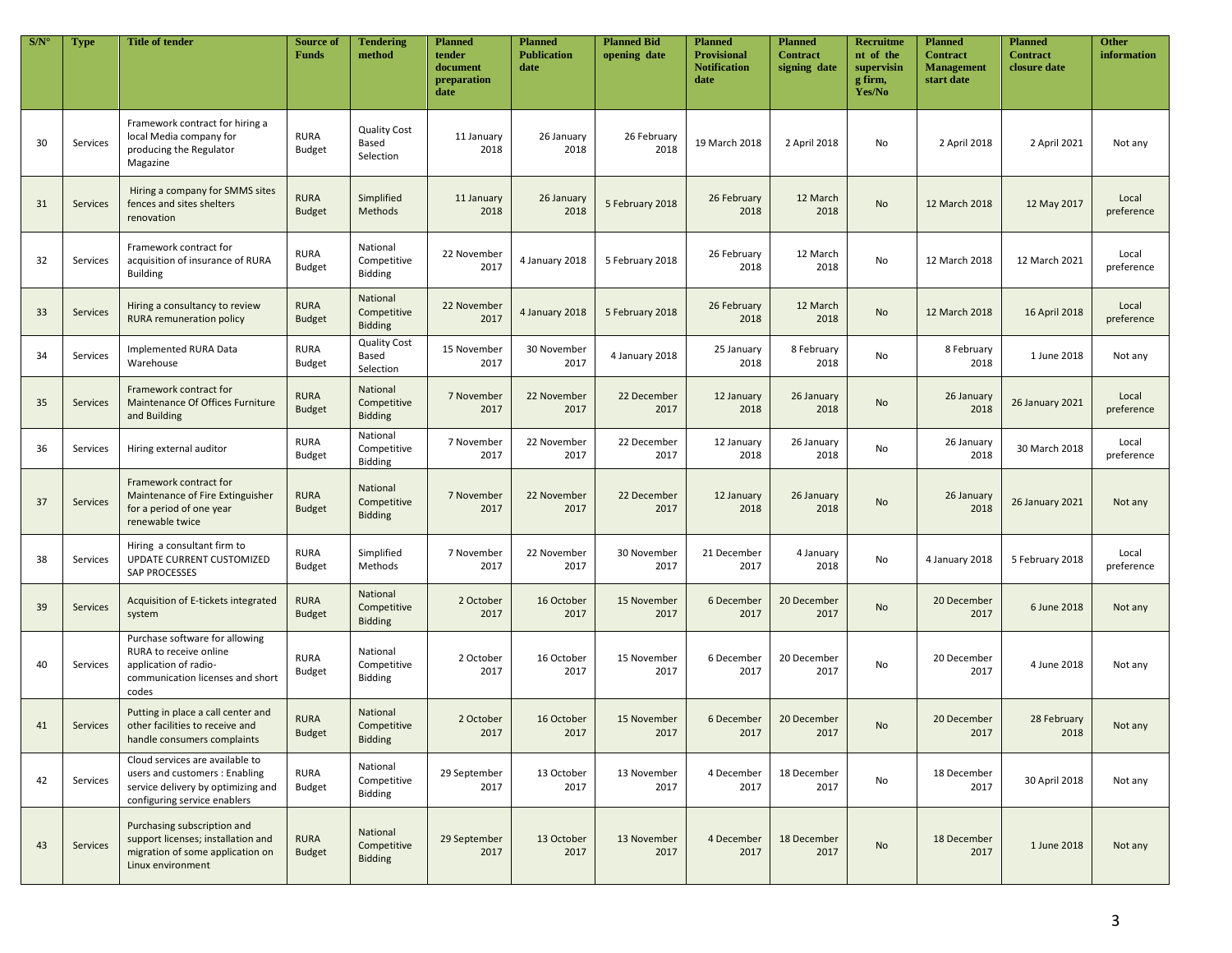| S/N | <b>Type</b>     | <b>Title of tender</b>                                                                                                                                                                                                                    | <b>Source of</b><br><b>Funds</b> | <b>Tendering</b><br>method                       | <b>Planned</b><br>tender<br>document<br>preparation<br>date | <b>Planned</b><br><b>Publication</b><br>date | <b>Planned Bid</b><br>opening date | <b>Planned</b><br><b>Provisional</b><br><b>Notification</b><br>date | <b>Planned</b><br><b>Contract</b><br>signing date | <b>Recruitme</b><br>nt of the<br>supervisin<br>g firm,<br>Yes/No | <b>Planned</b><br><b>Contract</b><br><b>Management</b><br>start date | <b>Planned</b><br><b>Contract</b><br>closure date | <b>Other</b><br>information |
|-----|-----------------|-------------------------------------------------------------------------------------------------------------------------------------------------------------------------------------------------------------------------------------------|----------------------------------|--------------------------------------------------|-------------------------------------------------------------|----------------------------------------------|------------------------------------|---------------------------------------------------------------------|---------------------------------------------------|------------------------------------------------------------------|----------------------------------------------------------------------|---------------------------------------------------|-----------------------------|
| 44  | Services        | Purchase and install Emails<br>Security Gateway to filter emails<br>before hitting our network: Mail<br>Server ownership inside RURA<br>need advanced emails filtering<br>tools, two devices, for Spams,<br>Virus links and send tracking | <b>RURA</b><br><b>Budget</b>     | National<br>Competitive<br><b>Bidding</b>        | 29 September<br>2017                                        | 13 October<br>2017                           | 13 November<br>2017                | 4 December<br>2017                                                  | 18 December<br>2017                               | No                                                               | 18 December<br>2017                                                  | 2 May 2018                                        | Not any                     |
| 45  | Services        | Purchase the required licenses for<br>System Center 2012<br><b>Configuration Manager</b>                                                                                                                                                  | <b>RURA</b><br><b>Budget</b>     | National<br>Competitive<br><b>Bidding</b>        | 29 September<br>2017                                        | 13 October<br>2017                           | 13 November<br>2017                | 4 December<br>2017                                                  | 18 December<br>2017                               | <b>No</b>                                                        | 18 December<br>2017                                                  | 1 May 2018                                        | Not any                     |
| 46  | Services        | Hiring a consultant firm to assess<br>Networks Performance (2G, 3G<br>and 4G) and Monitor the QoS<br>perceived by end users (FOR TWO<br><b>YEARS PERIOD)</b>                                                                              | <b>RURA</b><br>Budget            | <b>Quality Cost</b><br>Based<br>Selection        | 18 September<br>2017                                        | 25 September<br>2017                         | 25 October 2017                    | 15 November<br>2017                                                 | 29<br>November<br>2017                            | No                                                               | 29 November<br>2017                                                  | 29 December<br>2017                               | Not any                     |
| 47  | Services        | Hiring a consultant firm to assess<br>Postal Rwandan market Vis-à-vis<br>to advanced markets<br>opportunities and propose all<br>possible innovations for<br>sustainable postal and courier<br>services.                                  | <b>RURA</b><br><b>Budget</b>     | <b>Quality Cost</b><br>Based<br>Selection        | 18 September<br>2017                                        | 25 September<br>2017                         | 25 October 2017                    | 15 November<br>2017                                                 | 29<br>November<br>2017                            | <b>No</b>                                                        | 30 November<br>2017                                                  | 29 December<br>2017                               | Not any                     |
| 48  | Services        | Hiring a consultant firm for<br>Reviewing Underground Fiber<br><b>Optic Cable Installation</b><br>Guidelines (Including Sharing cost<br>model)                                                                                            | <b>RURA</b><br><b>Budget</b>     | <b>Quality Cost</b><br>Based<br>Selection        | 18 September<br>2017                                        | 25 September<br>2017                         | 25 October 2017                    | 15 November<br>2017                                                 | 29<br>November<br>2017                            | No                                                               | 29 November<br>2017                                                  | 29 December<br>2017                               | Not any                     |
| 49  | <b>Services</b> | Hiring a consultant firm for<br>mapping (with GIS Coordinates)<br>all Telecom facilities (Fiber Optic,<br><b>Towers for Telecos and</b><br>Broadcasting, National Centers,<br>etc).                                                       | <b>RURA</b><br><b>Budget</b>     | <b>Quality Cost</b><br><b>Based</b><br>Selection | 18 September<br>2017                                        | 25 September<br>2017                         | 25 October 2017                    | 15 November<br>2017                                                 | 29<br>November<br>2017                            | <b>No</b>                                                        | 29 November<br>2017                                                  | 29 December<br>2017                               | Not any                     |
| 50  | Services        | Hiring a consultant firm for<br>Development of IBS Regulations<br>and for reviewing siting and<br>sharing of Telecom BTS<br>Infrastructure Guidelines<br>(including Sharing cost model)                                                   | <b>RURA</b><br><b>Budget</b>     | <b>Quality Cost</b><br>Based<br>Selection        | 18 September<br>2017                                        | 25 September<br>2017                         | 25 October 2017                    | 15 November<br>2017                                                 | 29<br>November<br>2017                            | No                                                               | 30 November<br>2017                                                  | 29 December<br>2017                               | Not any                     |
| 51  | Services        | <b>Purchase of Coverage Simulation</b><br>tools (SIMILATOR + TERRAIN<br>DATA Software)                                                                                                                                                    | <b>RURA</b><br><b>Budget</b>     | <b>Quality Cost</b><br><b>Based</b><br>Selection | 15 September<br>2017                                        | 29 September<br>2017                         | 30 October 2017                    | 20 November<br>2017                                                 | 4 December<br>2017                                | <b>No</b>                                                        | 4 December<br>2017                                                   | <b>31 January 2018</b>                            | Not any                     |
| 52  | Services        | Purchase and Installation of<br><b>Enterprise Mobility Management</b><br>for BYOD introduced in RURA:<br>Purchase and configuration of the<br>dedicated platform.                                                                         | <b>RURA</b><br><b>Budget</b>     | National<br>Competitive<br>Bidding               | 15 September<br>2017                                        | 29 September<br>2017                         | 30 October 2017                    | 20 November<br>2017                                                 | 4 December<br>2017                                | No                                                               | 4 December<br>2017                                                   | 30 April 2018                                     | Not any                     |
| 53  | <b>Services</b> | Hiring a consultant firm for<br>Payments tracking and<br>automation system                                                                                                                                                                | <b>RURA</b><br><b>Budget</b>     | National<br>Competitive<br><b>Bidding</b>        | 15 September<br>2017                                        | 29 September<br>2017                         | 30 October 2017                    | 20 November<br>2017                                                 | 4 December<br>2017                                | No                                                               | 4 December<br>2017                                                   | 4 January 2018                                    | Not any                     |
| 54  | Services        | To purchase the Tablets/ICT<br>indicators survey on household<br>level                                                                                                                                                                    | <b>RURA</b><br>Budget            | National<br>Competitive<br>Bidding               | 15 September<br>2017                                        | 29 September<br>2017                         | 30 October 2017                    | 20 November<br>2017                                                 | 4 December<br>2017                                | No                                                               | 4 December<br>2017                                                   | 30 December<br>2017                               | Not any                     |